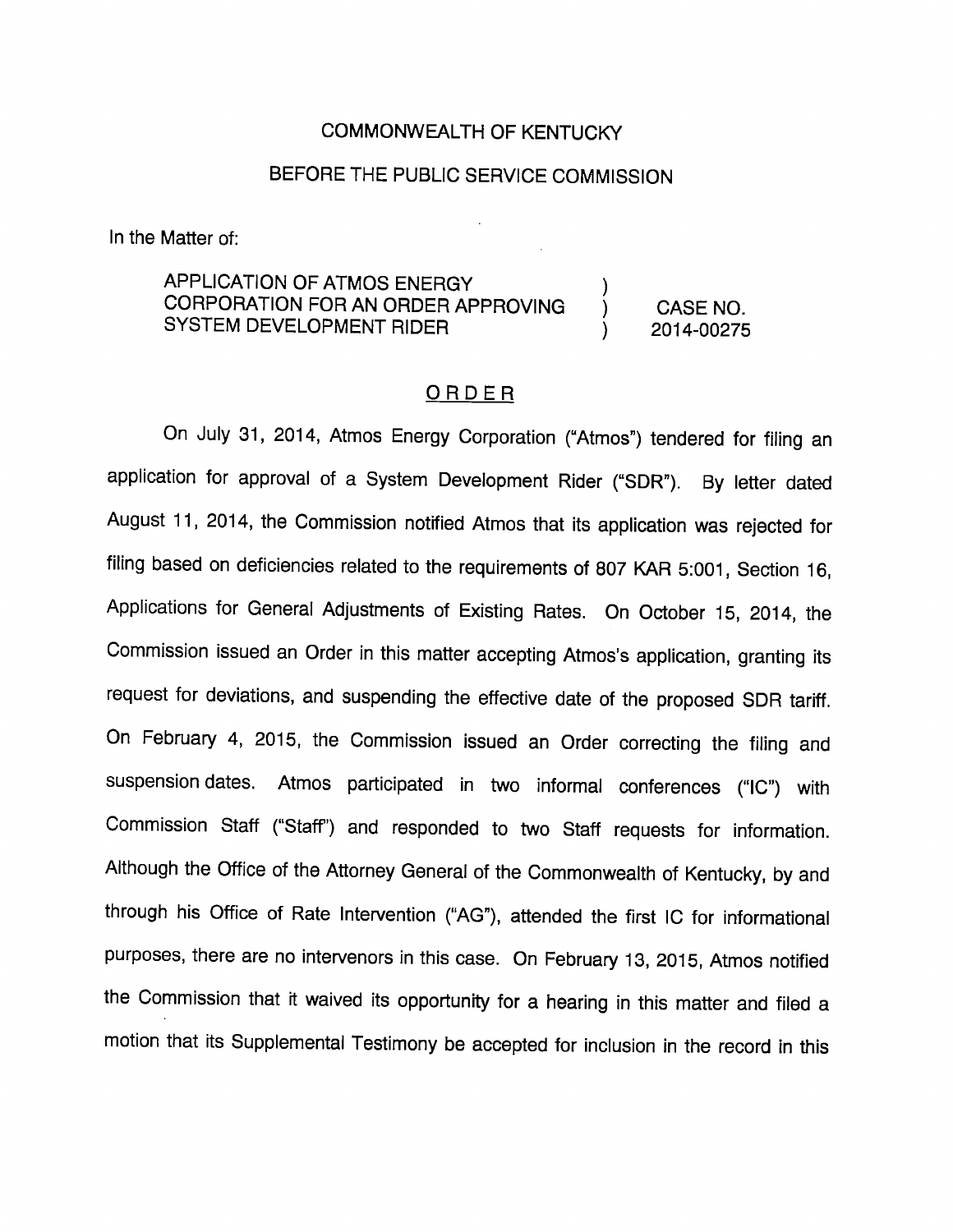proceeding. The Commission accepts Atmos's filing of Supplemental Testimony, and the case now stands submitted based on the record in this proceeding.

#### BACKGROUND

This application represents Atmos's third request for an SDR which, according to the language of Atmos's proposed tariff, "is intended to encourage economic development and job growth by allowing the Company to recover operational expenses, capital investment or both associated with the expansion and/or improvement of infrastructure to existing and/or new service areas." The tariff is mirrored after Atmos's Pipeline Replacement Program ("PRP") tariff, which allows for recovery of investment in pipeline replacement between rate cases pursuant to KRS 278.509.

Atmos's first request for approval of an SDR occurred in Case No. 2012-00066,<sup>1</sup> in which Atmos requested authority to establish, along with an Economic Development Rider and a Margin Loss Recovery Rider, an SDR to recover any investment related to economic development initiatives for overall system improvement or reliability and that cannot be directly assigned to a customer or group of customers. The Commission did not approve either the SDR or the Margin Loss Rider in Case No. 2012-00066 because Atmos did not provide notice to its customers of these proposed rate riders and because of its finding that the establishment of these riders was best addressed in the context of a base rate proceeding.

<sup>&</sup>lt;sup>1</sup> Case No. 2012-00066, Application of Atmos Energy Corporation for an Order Approving Economic Development Riders (Ky. PSC Aug. 27, 2012).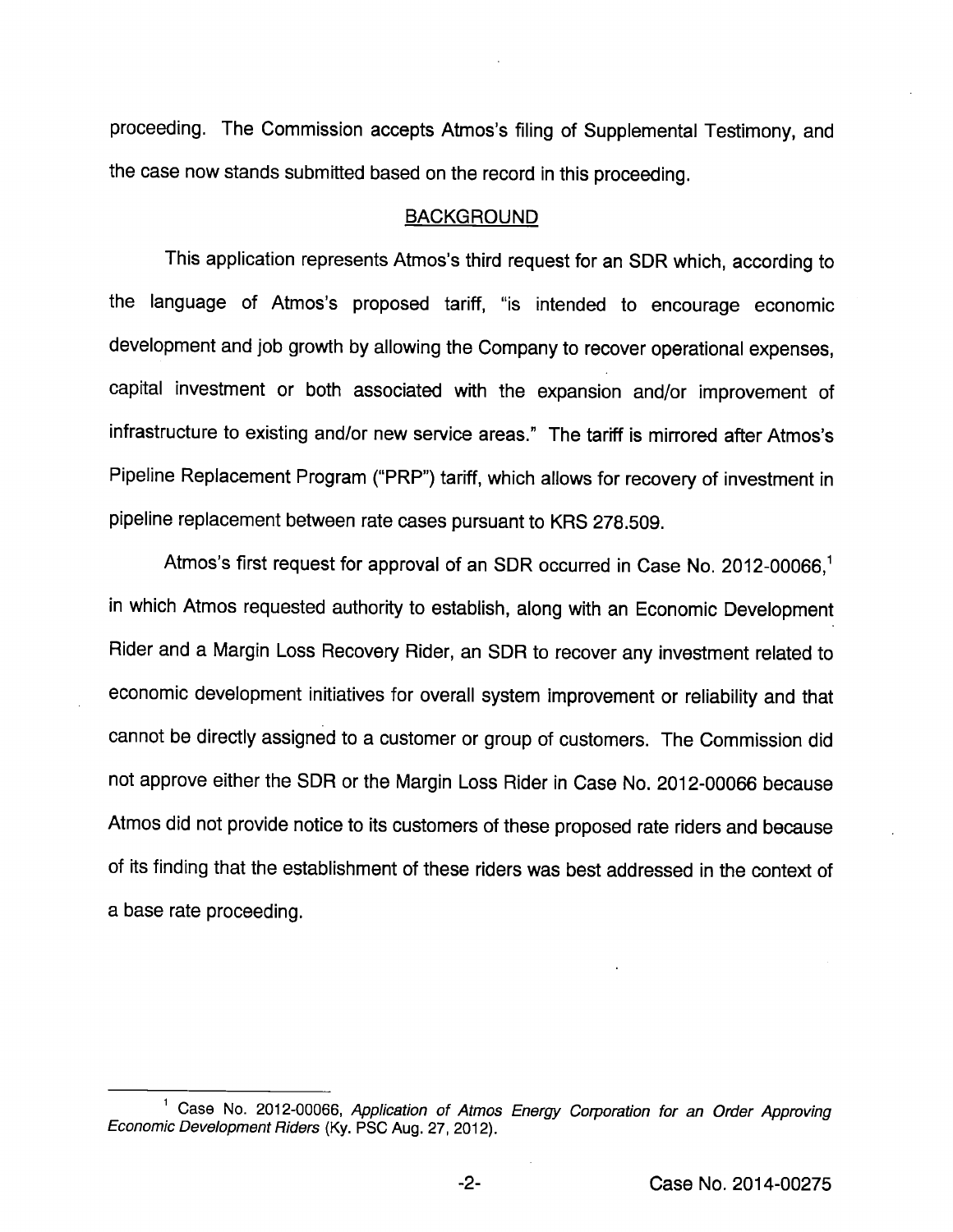Atmos requested the SDR again in its 2013 rate case, Case No. 2013-00148.<sup>2</sup> The SDR rate was proposed to be charged to firm and interruptibie Generai Sales Service Rate G-1 and G-2 rate classes in proportion to their relative base revenue share approved in Atmos's most recent generai rate case, in response to a request for information from Staff in that proceeding, Atmos stated that it had undertaken no projects since 2009 that would qualify for the SDR, and that it currently had no projects planned that would qualify. Without an SDR, Atmos claimed it will need to file rate cases more frequently if it undertakes economic development projects that cause it to experience revenue deficiencies. The Commission denied the SDR in its final Order in Case No. 2013-00148, saying that its denial was without prejudice for Atmos to request an SDR again in the future if it experiences increasing opportunities for projects that would qualify for such a mechanism.

Atmos filed the instant application following its receipt of a June 4, 2014 letter from the Mayor of the city of Hopkinsville, Kentucky ("Hopkinsville"), which requested that Atmos extend its system to two unserved areas of the community. According to Atmos, the potential projects were not economically feasible, but it believed that the projects met the spirit and intent of its past SDR applications.<sup>3</sup> Atmos informed Staff in an August 28, 2014 IC that the mayor's letter requested an extension of Atmos's system to an industrial park where a Walmart distribution center, a medical facility, and a manufacturing plant are currently located, and then to a Tennessee Valley Authority designated megasite. Atmos stated there are currently no customers at the Megasite,

 $2^2$  Case No. 2013-00148, Application of Atmos Energy Corporation for an Adjustment of Rates and Tariff Modifications (Ky. PSC Apr. 22, 2014).

<sup>®</sup>Amended Application at paragraph 5, filed Sept. 30, 2014.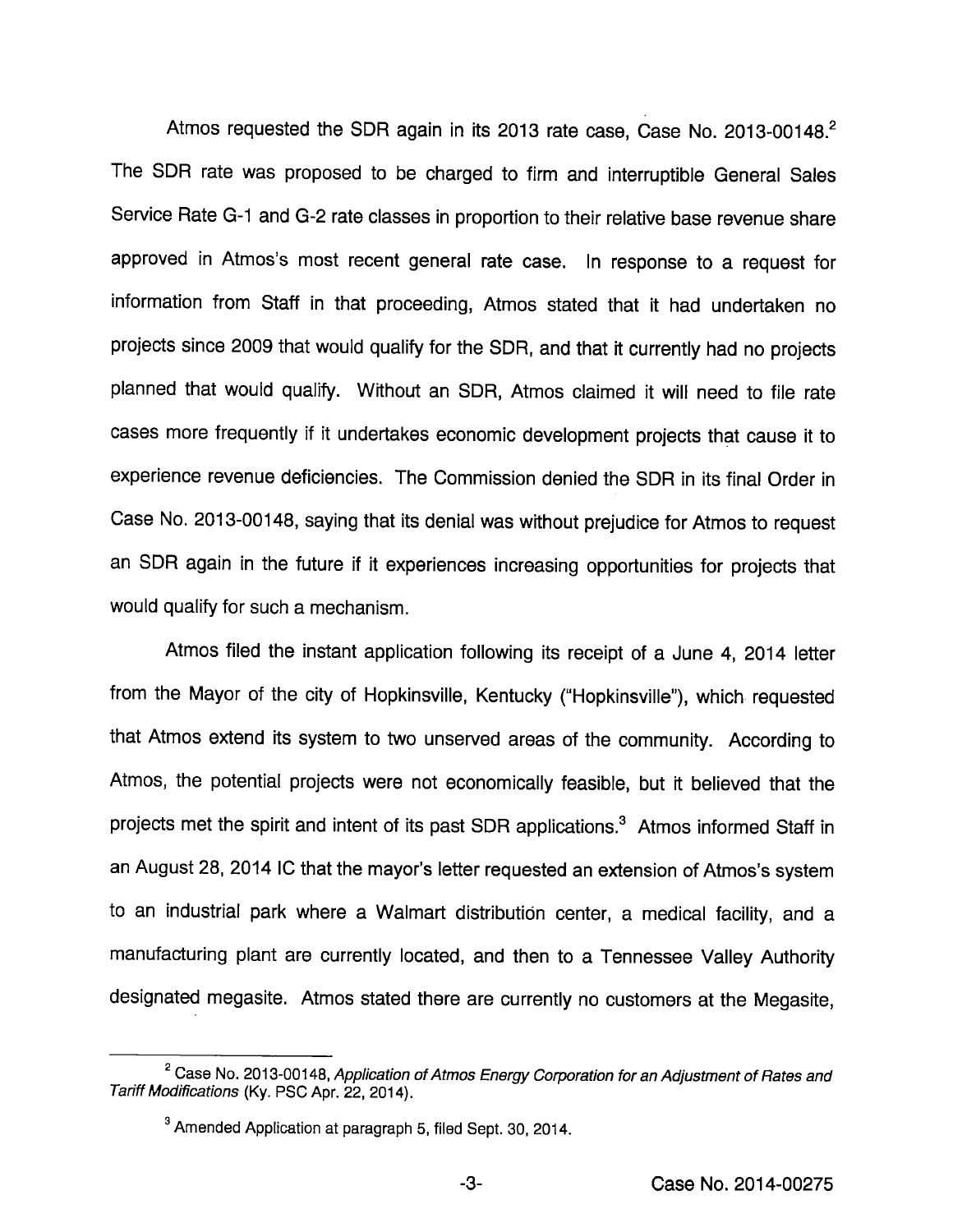and that it was not aware of any potential customers. Atmos stated that it considered the extension request as a single project with an estimated cost of construction of \$16.6 million.<sup>4</sup> Because Hopkinsville would not agree to contribute financially to the project, Atmos stated that the only way for it to pursue this project was with an SDR tariff through which it could recover its investment and related operating expenses. Atmos proposed to recover from its sales and transportation customers \$2.07 million in annual SDR revenues to pay for the investment in this project and related expenses.

On September 29, 2014, independent of this proceeding, the Hopkinsviile Water Environment Authority ("HWEA") submitted to the Commission's Executive Director's office a copy of a Request for Proposal and construction plans, which included a gas main extension covering the same area as Atmos's proposed SDR project. Atmos informed the Commission on October 28, 2014, that it had been unaware of the HWEA project until it received the Commission's October 15, 2014 Order, including requests for information which questioned Atmos's knowledge of the project. On October 29, 2014, Atmos met with the Hopkinsviile mayor and city administrator, the president of HWEA, and with a representative of the Fort Campbell army base regarding the HWEA project.<sup>5</sup> Atmos stated that the mayor told the company that the projects outlined in his earlier letter to Atmos would be undertaken through the contractual agreement between HWEA and Fort Campbell.

In spite of the loss of the project for which it originally sought recovery through the proposed SDR tariff and rates, Atmos continues to request approval of the SDR tariff. On December 4, 2014, Atmos filed a revision of its proposed SDR tariff showing

<sup>&</sup>lt;sup>4</sup> Staff IC Memo, filed Sept. 4, 2014.

<sup>&</sup>lt;sup>5</sup> Atmos's Updated Response to Staffs First Request for Information, Item 3, filed Nov. 10, 2014.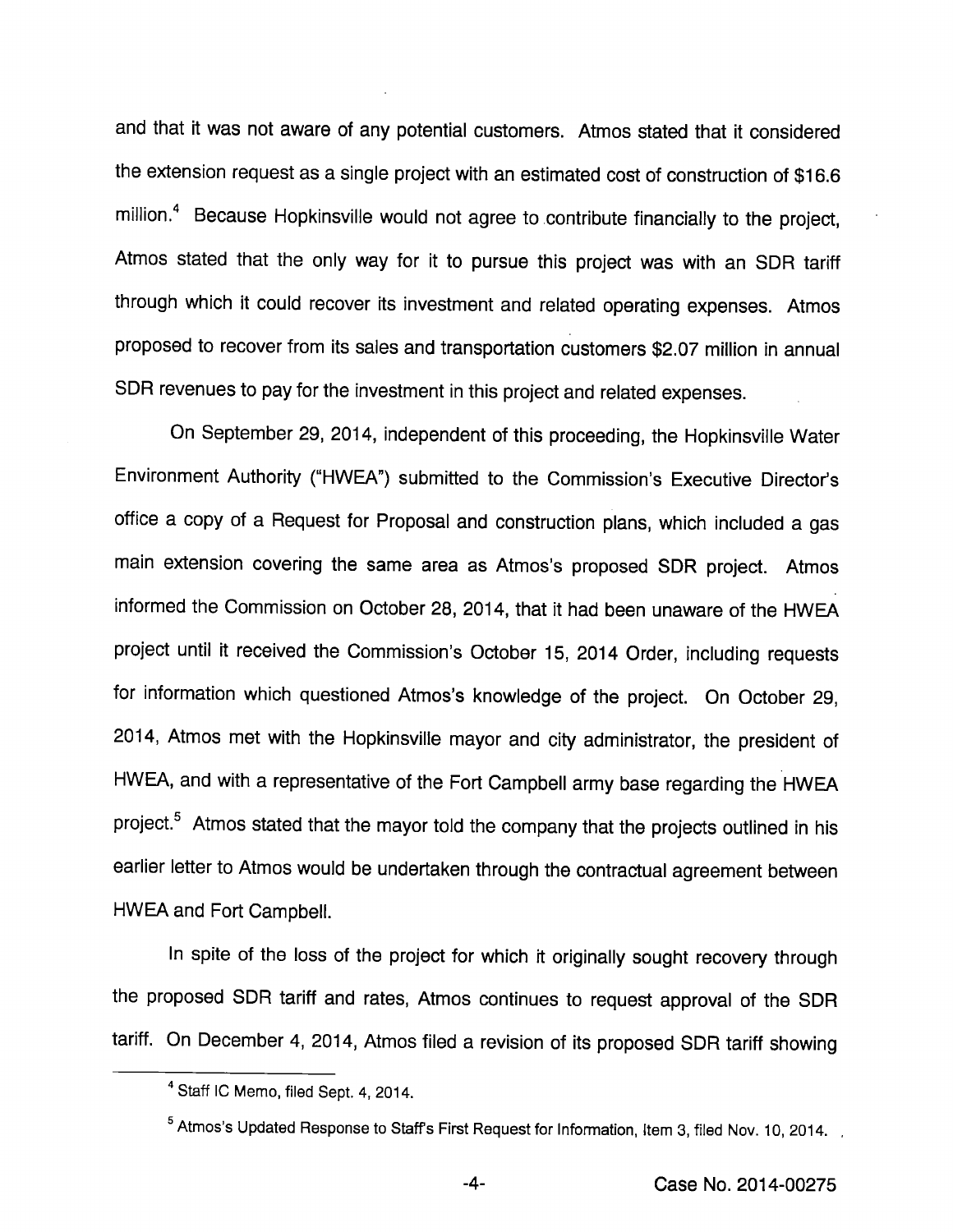proposed rates of \$0 for all rate classes. Atmos stated that even though cost recovery of the Hopkinsville projects was no longer needed, It continues to believe that the SDR mechanism will add economic development value to the communities it serves, and that having it available for qualifying projects would position Atmos to act quickly with potential solutions in the future. This belief was reiterated in the February 13, 2015 Supplemental Testimony, which contained additional information regarding economic development opportunities in its service territory that are specific to the cities of Bowling Green and Shelbyville. Atmos states that economic growth in both of these communities will be facilitated by the removal of barriers related to cost of infrastructure and timing of infrastructure installation, which the proposed SDR would address.

The proposed tariff describes the calculation of the SDR revenue requirement as consisting of the following:

• SDR-related Plant In-Service not included in base gas rates minus the associated SDR-related accumulated depreciation and accumulated deferred income taxes;

• Retirement and removal of plant related to SDR construction;

The rate of return on the net rate base being the overall rate of return on capital authorized for the Company's Pipe Replacement Program Rider;

• Depreciation expense on the SDR-related Plant In-Service less retirements and removals; and

• Adjustment for ad valorem taxes.

The tariff caps annual SDR investment at \$5 million unless it receives advance approval from the Commission for incremental investment over \$5 million.

-5- Case No. 2014-00275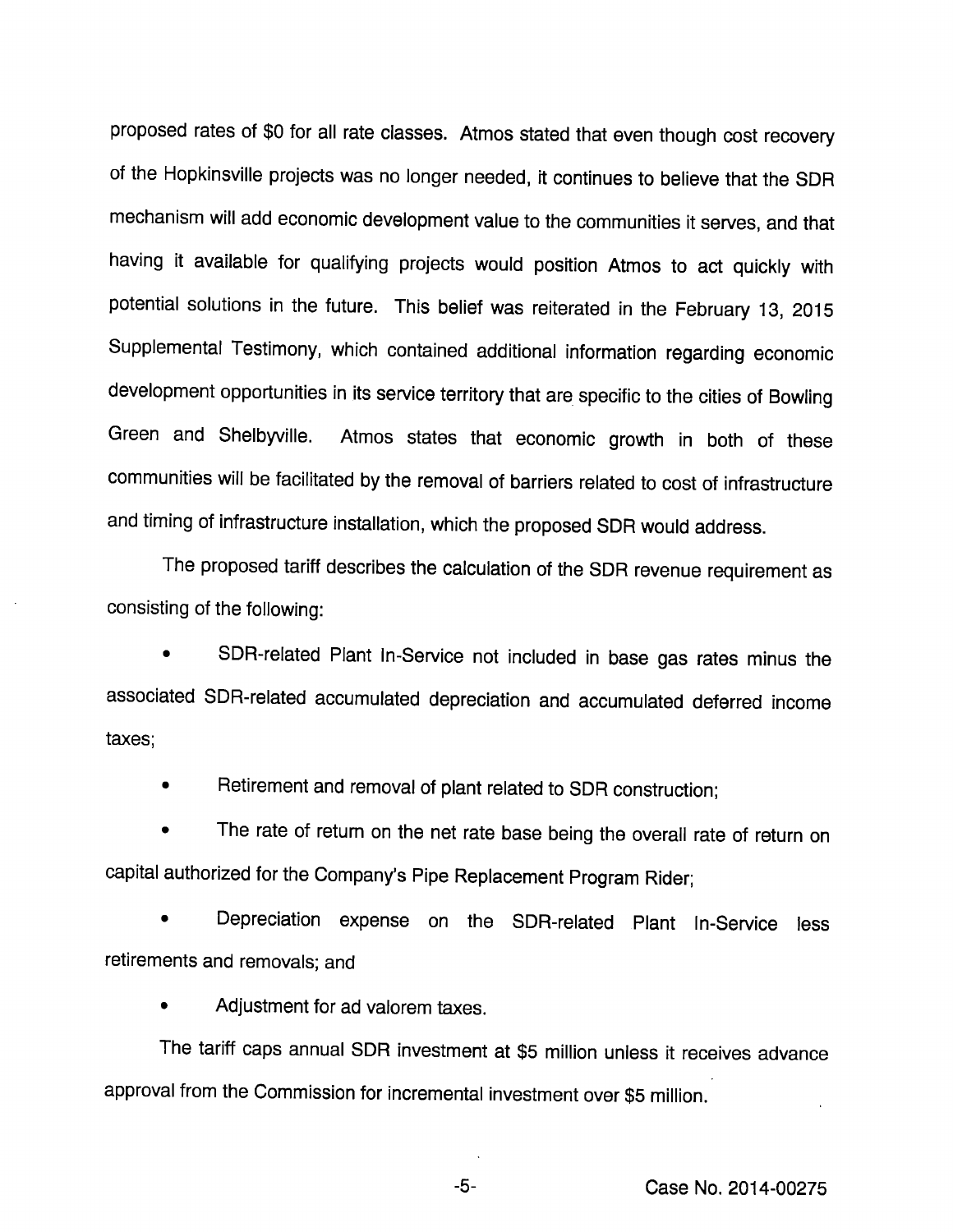### **DISCUSSION**

Atmos states that the proposed SDR tariff is "nearly identical" to those proposed in Case Nos. 2012-00066 and 2013-00148.® The Commission notes, however, that the Purpose section of the previously proposed tariffs contained a statement limiting SDR investment recovery to those initiatives that could not be directly assigned to a customer or group of customers. The fact that the Hopkinsville project consisted of two specifically identifiable unserved areas in which three specific potential customers were known, $7$  suggests that customers connecting to extensions in those areas could have been directly assigned the cost of the extensions in some manner. It is therefore questionable that the Hopkinsville project, which gave rise to this application, would have been eligible for previous versions of the SDR tariff. Otherwise, Atmos's proposed SDR tariff differs from the two proposed previously in that it allocates costs to both sales and transportation customer classes instead of just the sales classes, and it caps annual SDR investment at \$5 million unless it receives advance approval from the Commission for incremental investment over \$5 million.

Through the process of discovery, which began with post-hearing data requests in Case No. 2013-00148 and continued throughout this proceeding, Atmos has provided information sufficient to compare its proposed SDR tariff to various riders, surcharges, trackers, and other forms of natural gas infrastructure expansion activity which have occurred in other states. Atmos states that eight states appear to have mechanisms

<sup>&</sup>lt;sup>6</sup> Amended Application, Testimony of Mark A. Martin, at 9.

 $7$  Atmos stated that the Hopkinsville mayor's letter requested that it extend natural gas service to an industrial park where a Walmart distribution center, a medical facility, and a manufacturing plant are currently located, Staff IC Memo, filed Sept. 4, 2014.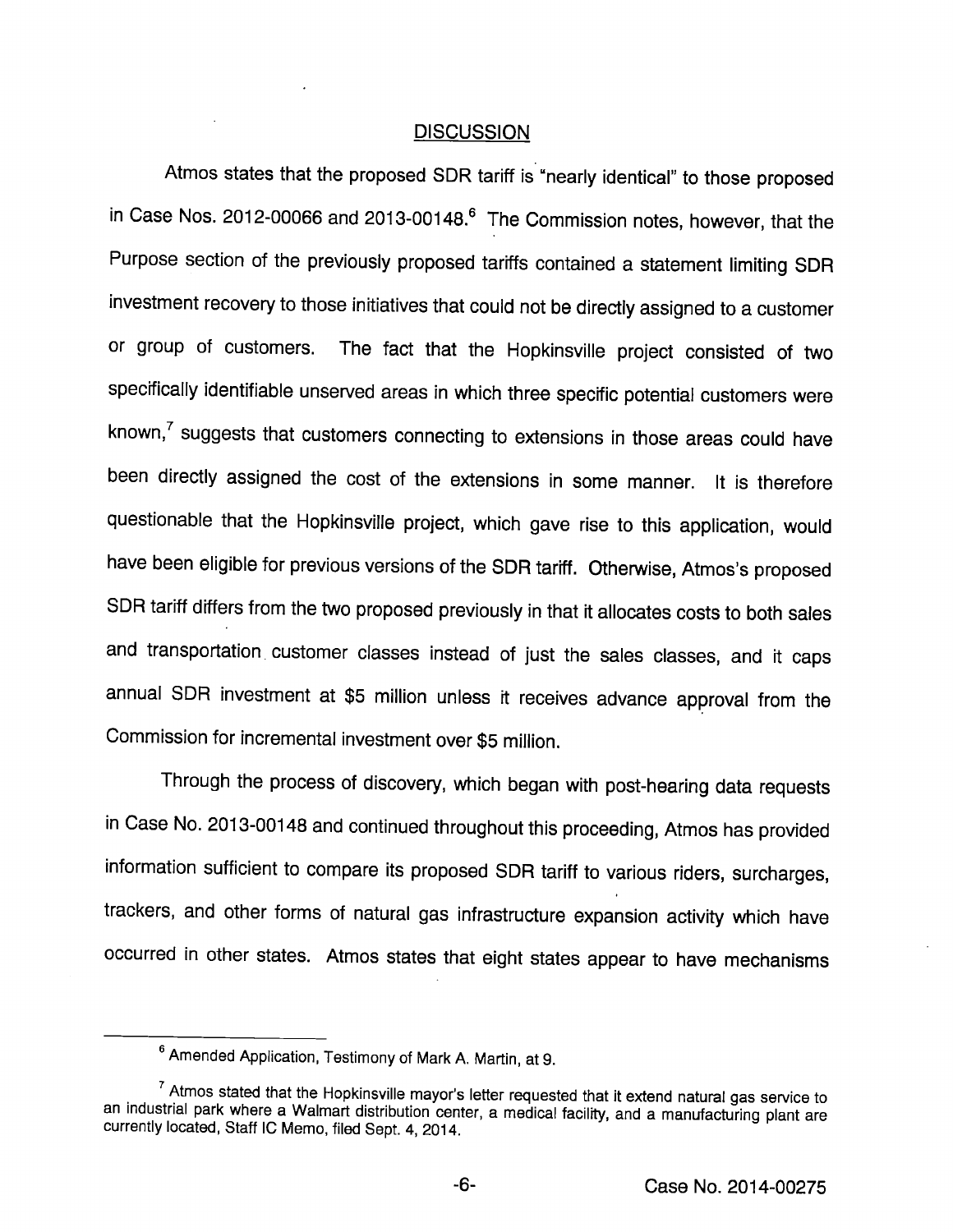similar to its proposed SDR.<sup>8</sup> However, the information provided by the American Gas Association ("AGA") and filed by Atmos<sup>9</sup> shows that, with the possible exception of the Georgia Strategic Infrastructure Development and Enhancement Program, the infrastructure expansion mechanisms referenced by Atmos were either required by legislation, provide for pre-planning on the part of the utility, provide for advance commission approval, provide for only new customers benefiting from the expansion paying the cost of the expansion, or include a combination of these. A review of the entire list of 28 states included in the AGA State Infrastructure Expansion Activity compendium shows that nine are northeast states attempting large-scale regional development of the states' natural gas infrastructure in unserved or underserved areas; 10 of the 28 have enabling legislation providing for gas expansion to rural, unserved, or under-served areas; and in 10 of the 28, the cost of extensions are borne by the new customers benefiting from the extensions.

In its post-hearing data response in Case No. 2013-00148 and in responses to requests for information in this case, Atmos confirmed that Atmos MS<sup>10</sup> has a Supplemental Growth Rider ("SGR"). The Atmos MS SGR tariff provides for the MS Development Authority, the MS PSC, and PSC Staff to be consulted in the selection process for projects subject to investment recovery through the SGR tariff. Actual project revenues generated from the SGR investment are used to offset the SGR revenue requirement. The Atmos MS SGR tariff is a five-year pilot. In comparison.

 $^8$  Atmos's Response to Staff's Data Request from the Nov. 13, 2014 IC, Item 1.d., filed Dec. 4, 2014.

 $9/d$ .

<sup>&</sup>lt;sup>10</sup> Atmos MS is the Mississippi division of Atmos Energy Corporation.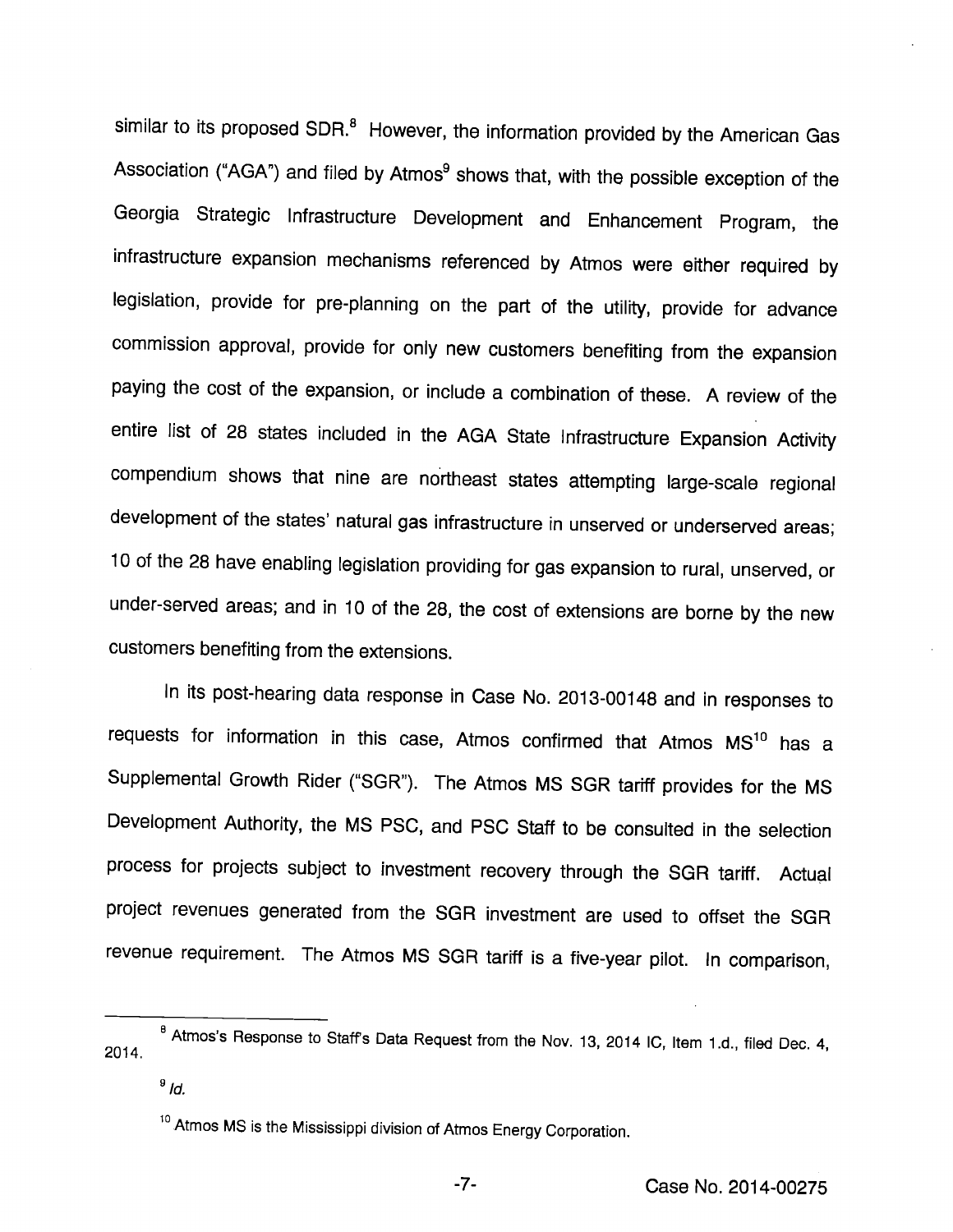Atmos KY's proposed tariff is proposed to be permanent, provides for an after-the-fact approval process consisting of a review of projects and their respective costs for inclusion in the SDR rate, requires prior Commission approval only if annual investment exceeds \$5 million, and provides no revenue off-set to reduce the impact on customers between rate cases.

In information Atmos provided concerning the Virginia NEED legislation, Atmos confirmed that the statute requires that eligible infrastructure development costs for qualifying projects be reduced by the non-gas base revenue received from providing sales or transportation service to the customer occupying the qualifying project as well as from any other customer served directly from the eligible infrastructure. The statute also requires that the gas utility receive a binding commitment prior to the initiation of service for a level of service of at least 50 percent of the capacity of the proposed facilities for a period of at least five years, or for a financial guaranty of at least 50 percent of the gas utility's estimated investment in the proposed project. Atmos reiterates that the intent of Atmos KY's proposed SDR program is to encourage economic development and job growth with the expansion and/or improvement of its infrastructure to new and/or existing service areas, which may or may not be able to provide for a binding commitment or 50 percent threshold. Although one version of Atmos's SDR tariff, which it filed during the processing of this proceeding, included a sentence stating: "The Company can only use this Rider for announced projects and those projects must be accompanied by an increase in jobs", Atmos stated in response to a Staff request for information that this sentence was from a prior version of the tariff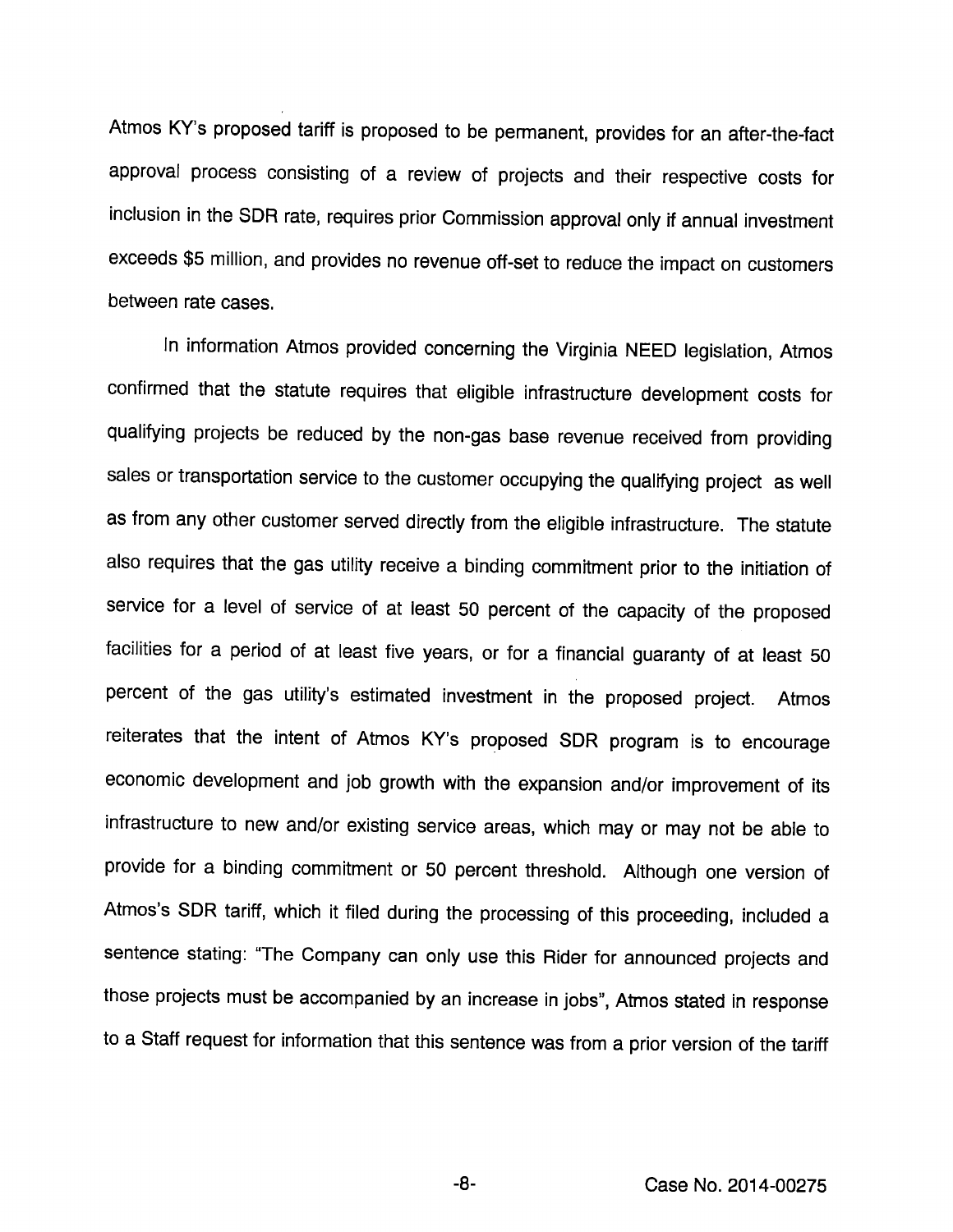page which it had inadvertently filed.<sup>11</sup> With regard to the issue of revenue offsetting SDR costs, Atmos points out that it designed its SDR to be like the PRP program, with any approved SDR rates zeroing out at the conclusion of a subsequent rate case. Atmos pointed out that in both Mississippi and Virginia, its respective operating divisions can make use of annual review mechanisms, the Stable Rate Filing, and the Annual Information Filing, respectively, with an elevated return which it is not proposing in Kentucky.<sup>12</sup> Atmos stated that if the Commission prefers an alternative to an SDR Rider, it would be open to a similar annual review of rates. $13$ 

Based on the evidence of record, the Commission finds that Atmos's proposed SDR tariff should be denied due to its lack of safeguards for Atmos's customers. In addition to the lack of requirements for pre-planning on the part of Atmos and preapproval on the part of the Commission unless investment is over \$5 million annually, it has no provision for SDR investment costs to be offset by incremental revenue; requires no threshold level of increased load; requires no financial commitment from any other party; and gives the presumption of reasonableness for localized investment in possibly uneconomic extensions to be spread over Atmos's entire body of customers. Some, If not all, of the safeguards against these omissions are included in various other infrastructure extension programs and mechanisms referenced by Atmos in the record of this proceeding, and having no safeguards appears to be the exception and not the rule.

<sup>&</sup>lt;sup>11</sup> Atmos's Response to Staff's Data Request from the Nov. 13, 2014 IC, Item 2, filed Dec. 4, 2014.

<sup>&</sup>lt;sup>12</sup> Supplemental Testimony of Mark A. Martin at 5-6, filed Feb. 13, 2015.

<sup>&</sup>lt;sup>13</sup> Amended Application, Testimony of Mark A. Martin, at 12.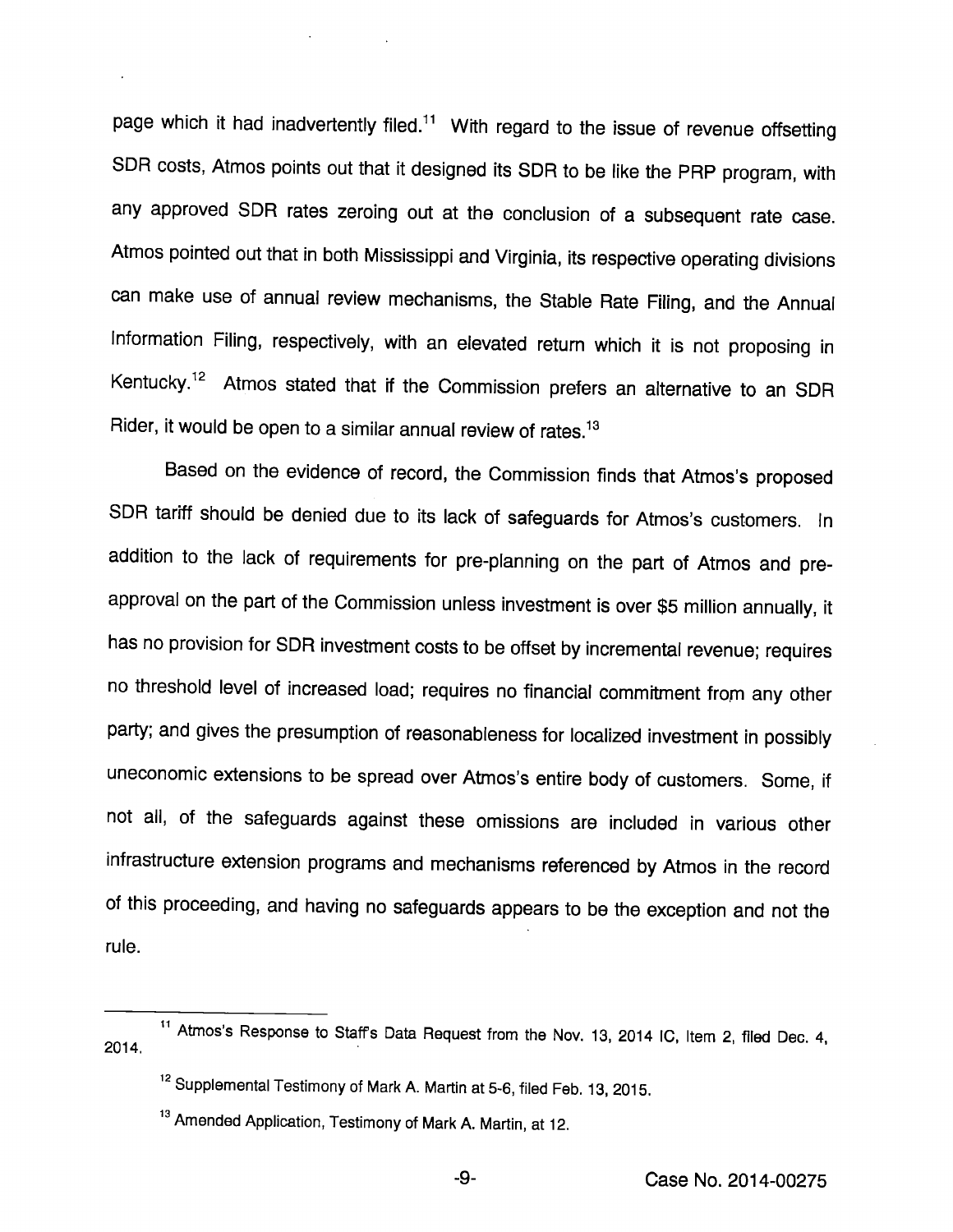The Commission further finds that any future filing for an SDR tariff on the part of Atmos should include, at a minimum: 1) a requirement for Commission pre-approval of all SDR projects to ensure they are not overly speculative, do not constitute wasteful duplication of services, and that they do not require Certificate of Public Convenience and Necessity proceedings pursuant to KRS 278.020 and 807 KAR 5:001, Section 15; and 2) a requirement that revenues from customers served as a result of SDR extensions be used to off-set costs of SDR extensions. Atmos should endeavor to include as many customer safeguards as possible if it chooses to pursue a system expansion mechanism in the future.

IT IS THEREFORE ORDERED that:

1. Atmos's proposed SDR is denied.

2. Any future application for a system expansion mechanism or program shall include the customer and company protection features described herein.

By the Commission

ENTERED MAR 2 7 2015 **ITUCKY PUBLIC** SERVICE COMMISSION

**ATTEST** Executive Director